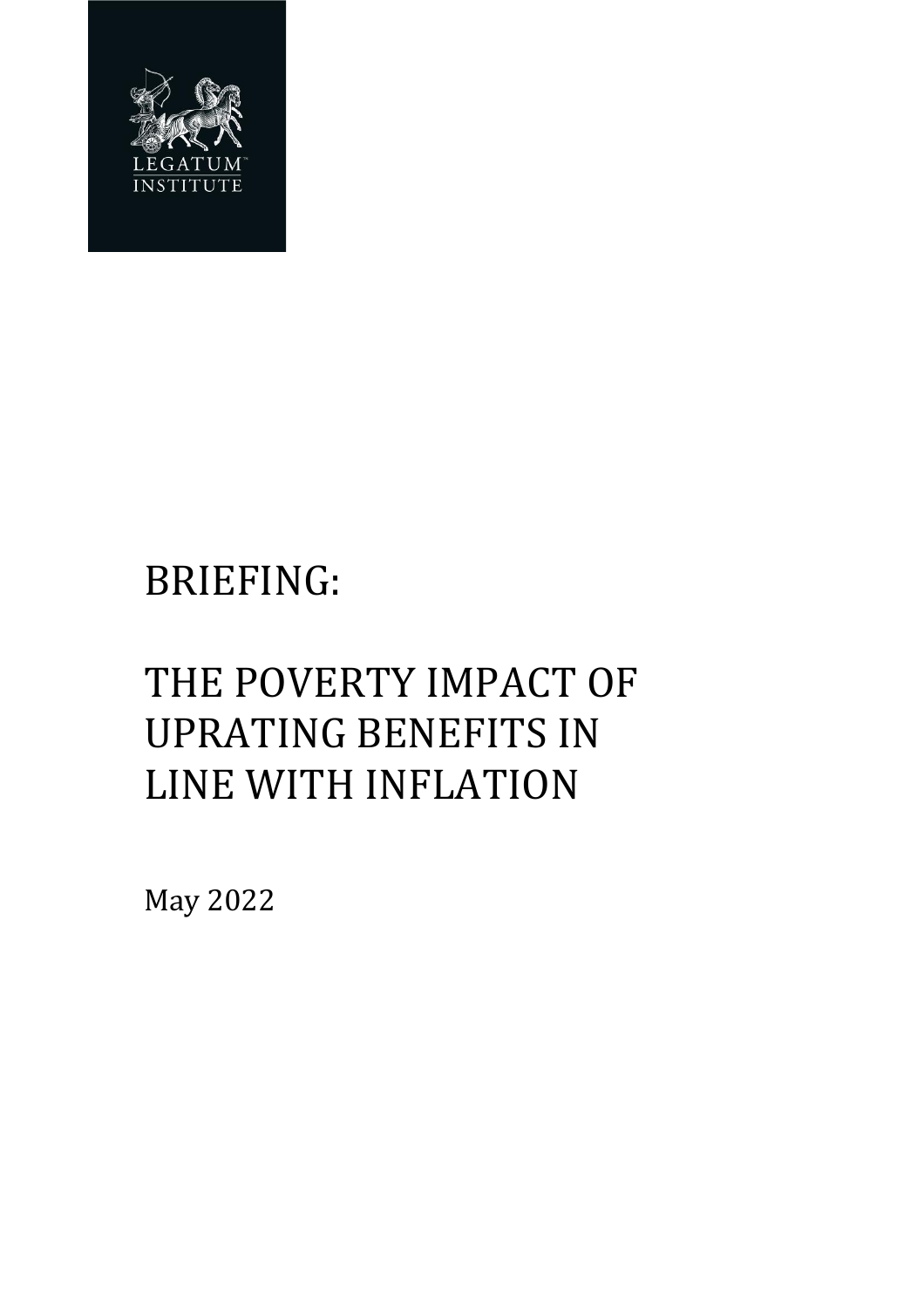

# **CONTEXT**

This May 2022 briefing presents original analysis from the Legatum Institute using the Social Metrics Commission's approach to poverty measurement. It considers the uprating of benefits for the 2022-23 financial year, in Q2 2022.

At the beginning of the 2022-23 financial year, benefits were uprated by 3.1% the rate of inflation (CPI) in September 2021. Inflation has since risen, reaching 9% in April 2022<sup>i</sup> and the Bank of England forecast peak inflation of over 10% in  $Q4$ 2022.<sup>ii</sup> As such, the 3.1% uprating implemented represents a significant real-terms cut in benefit levels.

However, future uprating of benefits will reflect this increases in prices. This is because uprating for the 2023-24 financial year is due to be based on year-onyear inflation in September 2022, meaning that it is likely that an uprating of around 10% will be scheduled for April 2023. This is likely to be a significant realterms increase in benefit levels.

What results is a living-costs roller-coaster, with benefit incomes falling significantly in the 2022-23 financial year only to rise sharply in the 2023-24 financial year. A greater uprating now, followed by a lesser uprating in April 2023, would smooth the path of benefit rates while protecting large numbers from poverty in 2022.

This briefing considers the poverty impact, in Q2 2022, of uprating all benefits in line with inflation: i.e., by  $10\%$ .<sup>1</sup> This poverty impact is relative to poverty under current benefit levels.

This briefing builds on our previous work,<sup>iii</sup> which provides detailed methodological notes. These should be regarded as our best assessment of the likely impact of the changes.

<sup>1</sup> Throughout, uprating by 10% means setting 2022-23 benefit levels so that they are 10% higher than 2021-22 benefit levels. We do not model a 10% increase on top of present 2022-23 benefit levels.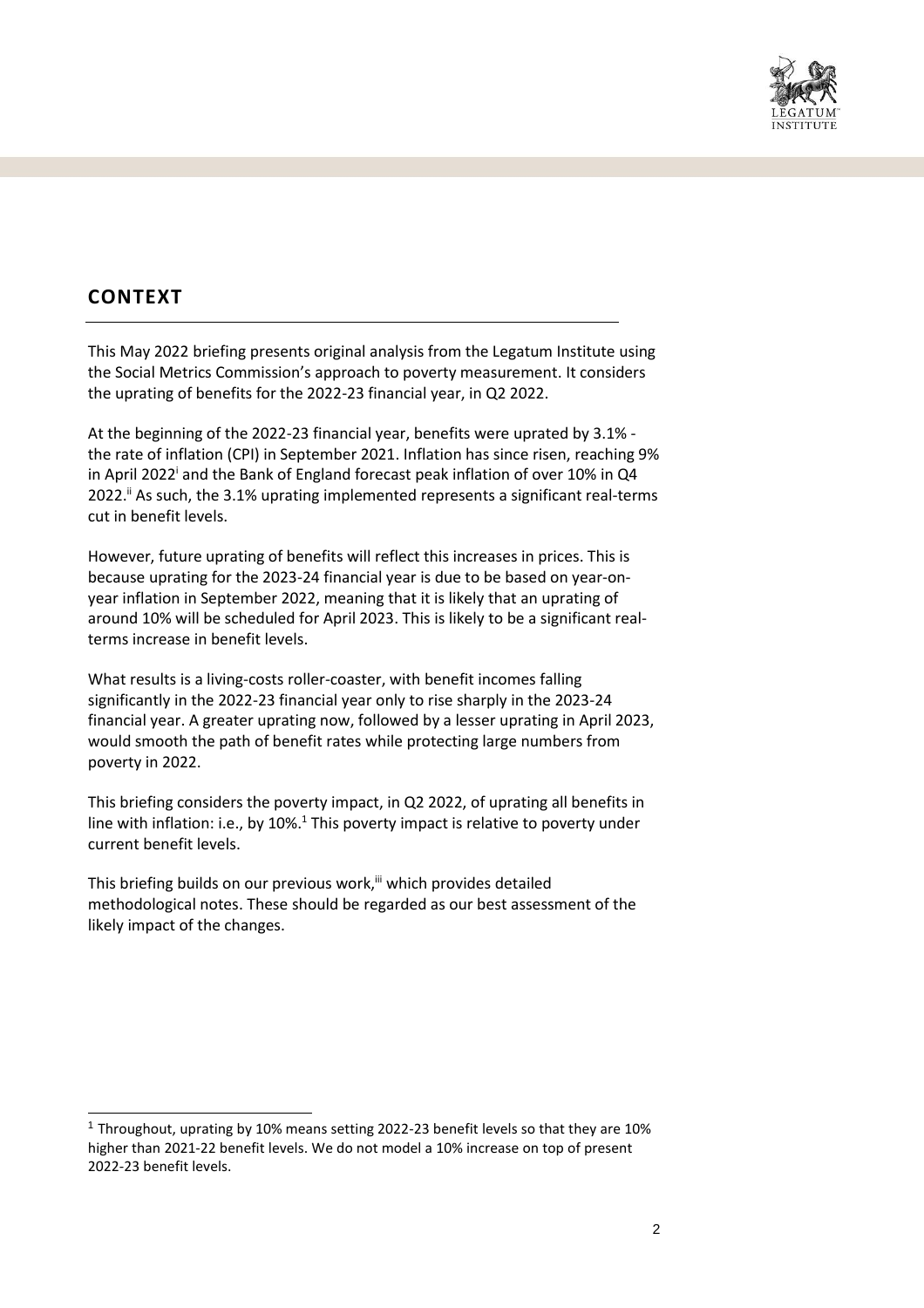

### **SUMMARY OF FINDINGS**

*Uprating all benefits, including the state pension, in line with inflation (by 10%) would reduce the number of people in poverty in Q2 2022 by 780,000.*

*The majority of those affected are in working families.* 420,000 of those protected from falling into poverty are in working families, while only 140,000 of those affected are in workless families. 290,000 of the affected are working-age adults.

*Nearly half a million people in families that include a disabled person would be shielded from poverty.* 470,000 of those protected would be in families that include a disabled child or adult. The majority of those affected (60%) are in such families.

*Nearly a quarter of a million children would be shielded from poverty.* 230,000 children would be protected from falling into poverty. Similarly, 250,000 pensioners would be protected from falling into poverty.

*Uprating all benefits in line with inflation (by 10%) will cost £12.7bn over the course of the 2022-23 financial year.* 

*Costs can be minimised by ensuring that uprating in April 2023 takes account of this additional uprating.* The government can avoid facing additional costs in the long-term by basing 2023-24 benefit awards on 2021-22 levels, uprated by the ratio between September 2022 CPI and September 2020 CPI. This will avoid the modelled 10% uprating feeding through into higher benefit awards in subsequent years.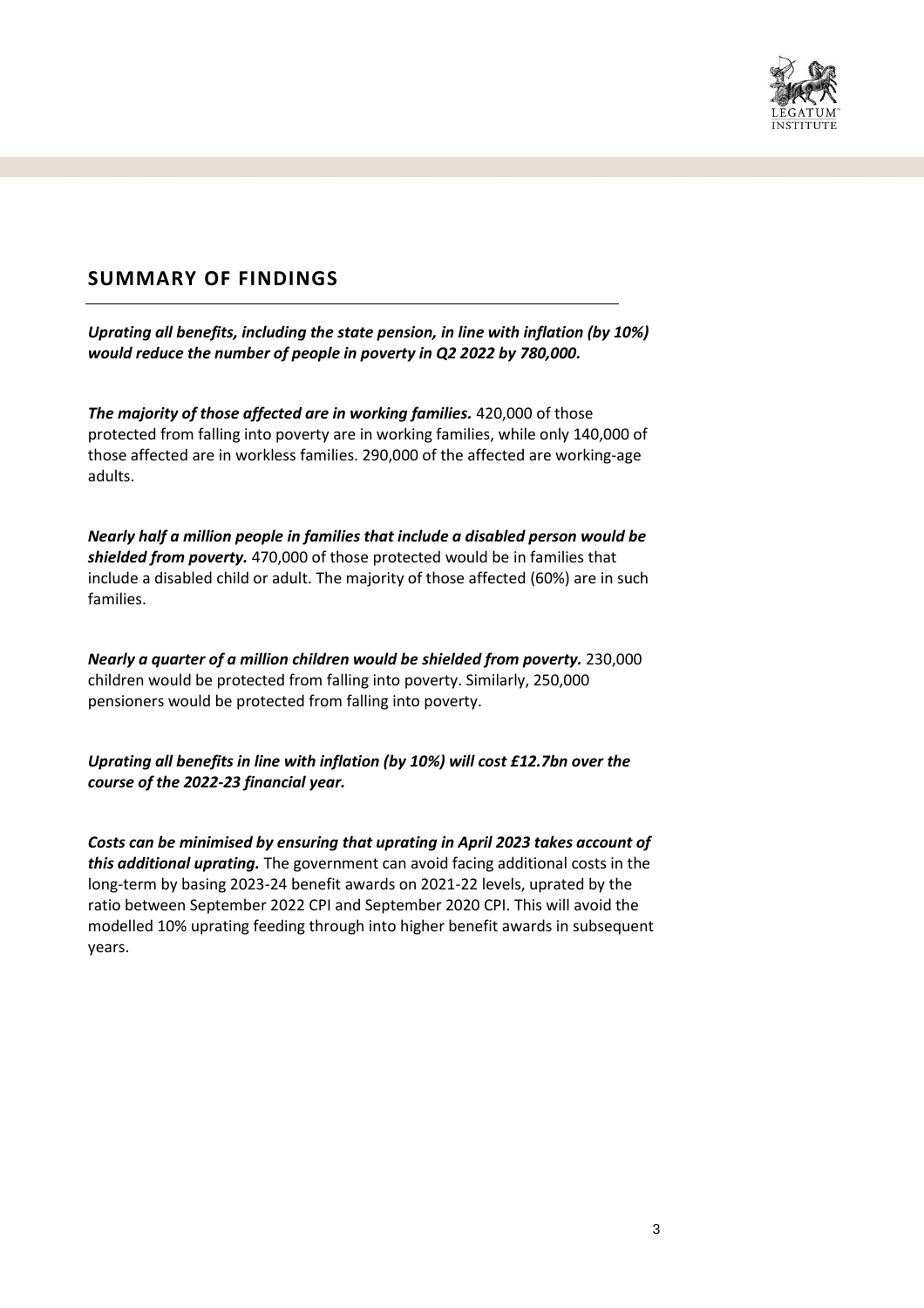

# **Reduction in Poverty** Overall 780,000 *By age* Working-age adults 290,000 Children 230,000 Pensioners 250,000 *By family work status* People in working families and the set of the 420,000 and 420,000 and 420,000 and 420,000 and 420,000 and 420,000 and 420,000 and 420,000 and 420,000 and 420,000 and 420,000 and 420,000 and 420,000 and 420,000 and 420,000 People in (working age) non-working families and the state of 140,000 People in retired families and the contract of the 220,000 method of the 220,000 method of the 220,000 method of the 220,000 method of the 220,000 method of the 220,000 method of the 220,000 method of the 220,000 method of *By disability* People in families that include a disabled person and the state of 470,000 People in families that do not include a disabled person 310,000 *By region* Northern England 250,000 Midlands 120,000 Southern England 180,000 London 90,000 Scotland 60,000 Wales 40,000 Northern Ireland 30,000

#### *Table 1: Reduction in poverty (numbers of people) due to 10% benefit uprating.*

Source: Legatum Institute, Family Resources Survey and HBAI dataset (1998/99 – 2019/20), IPPR tax and benefit model.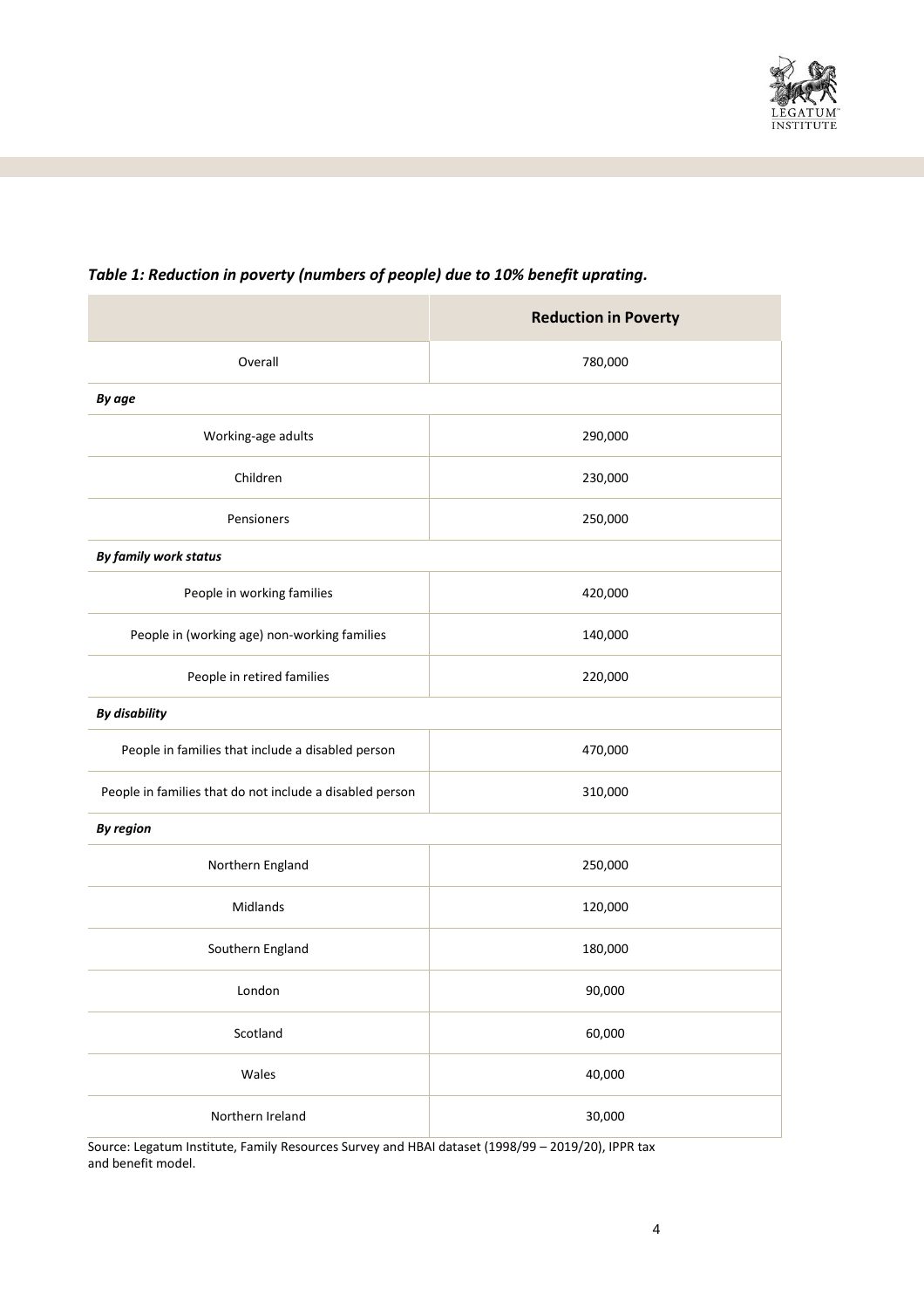

### *Table 2: Cost of uprating all benefits by 10% in 2022-23 financial year.*

|      | Uprating all benefits by 10% |
|------|------------------------------|
| Cost | +£12.7bn                     |

Source: Legatum Institute, Family Resources Survey and HBAI dataset (1998/99 – 2019/20), IPPR tax and benefit model.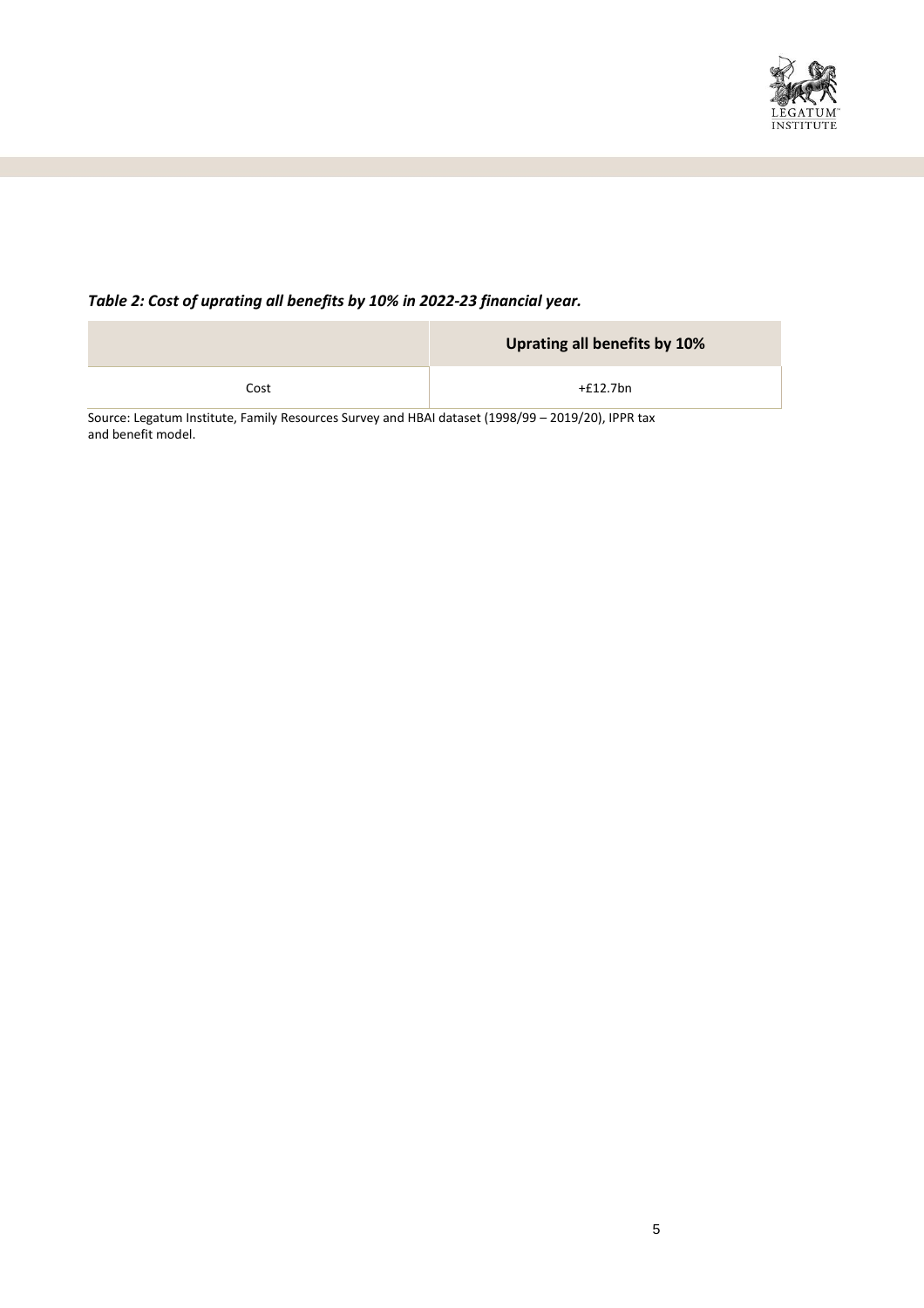

## **ANNEX 1: THE SOCIAL METRICS COMMISSION'S MEASURE OF POVERTY**

This briefing uses the Social Metrics Commission's measure of poverty as the basis of its analysis. The SMC was established in 2016, as a response to the fact that the UK no-longer has official poverty measures agreed and used by Government. It is hosted by the Legatum Institute and is dedicated to helping policymakers understand and take action to tackle poverty and build prosperity. Its membership includes people from across the political spectrum as well as poverty and measurement experts. The Commission's primary goals have been to develop new poverty metrics for the UK which both:

- Have long-term political support; and
- Effectively identify both those who are in poverty and their experiences of poverty.

The SMC's landmark report in 2018 outlined a new approach to measuring poverty. As well as looking at incomes, this approach allows us to account for a range of inescapable costs that reduce people's spending power, and the positive impact of people's liquid assets on alleviating immediate poverty. These inescapable costs include rent or mortgage payments, childcare and the extra costs of disability. Liquid assets include savings, stocks and shares. The measure also takes account of overcrowding in accommodation. As well as a more accurate reflection of a family's ability to make ends meet, the SMC's poverty measure tracks:

- The degree to which a family is below the poverty line
- The length of time that a family is below the poverty line
- The experience of living in poverty.

Following the 2018 report, and an update in 2019, the Commission's approach received support from across the political spectrum and from a wide range of experts and people involved in taking action to tackle poverty.

In the summer of 2019, the Government committed to establishing Experimental Statistics for poverty based on the SMC's approach; this is the first step to developing new national statistics on poverty.

#### **Data used in this briefing:**

*Family Resources Survey*: Department for Work and Pensions, Office for National Statistics, NatCen Social Research. (2021). *Family Resources Survey, 2019-2020*. [data collection]. UK Data Service. SN: 8802, [DOI: 10.5255/UKDA-SN-8802-1](http://doi.org/10.5255/UKDA-SN-8802-1)

*Households Below Average Income:* Department for Work and Pensions. (2021). *Households Below Average Income, 1994/95-2019/20*. [data collection]. *15th Edition.* UK Data Service. SN: 5828, [DOI:](http://doi.org/10.5255/UKDA-SN-5828-13)  [10.5255/UKDA-SN-5828-13](http://doi.org/10.5255/UKDA-SN-5828-13)

#### **SMC methodology**

More details of the SMC's approach to poverty measurement can be found here: [http://socialmetricscommission.org.uk](http://socialmetricscommission.org.uk/)